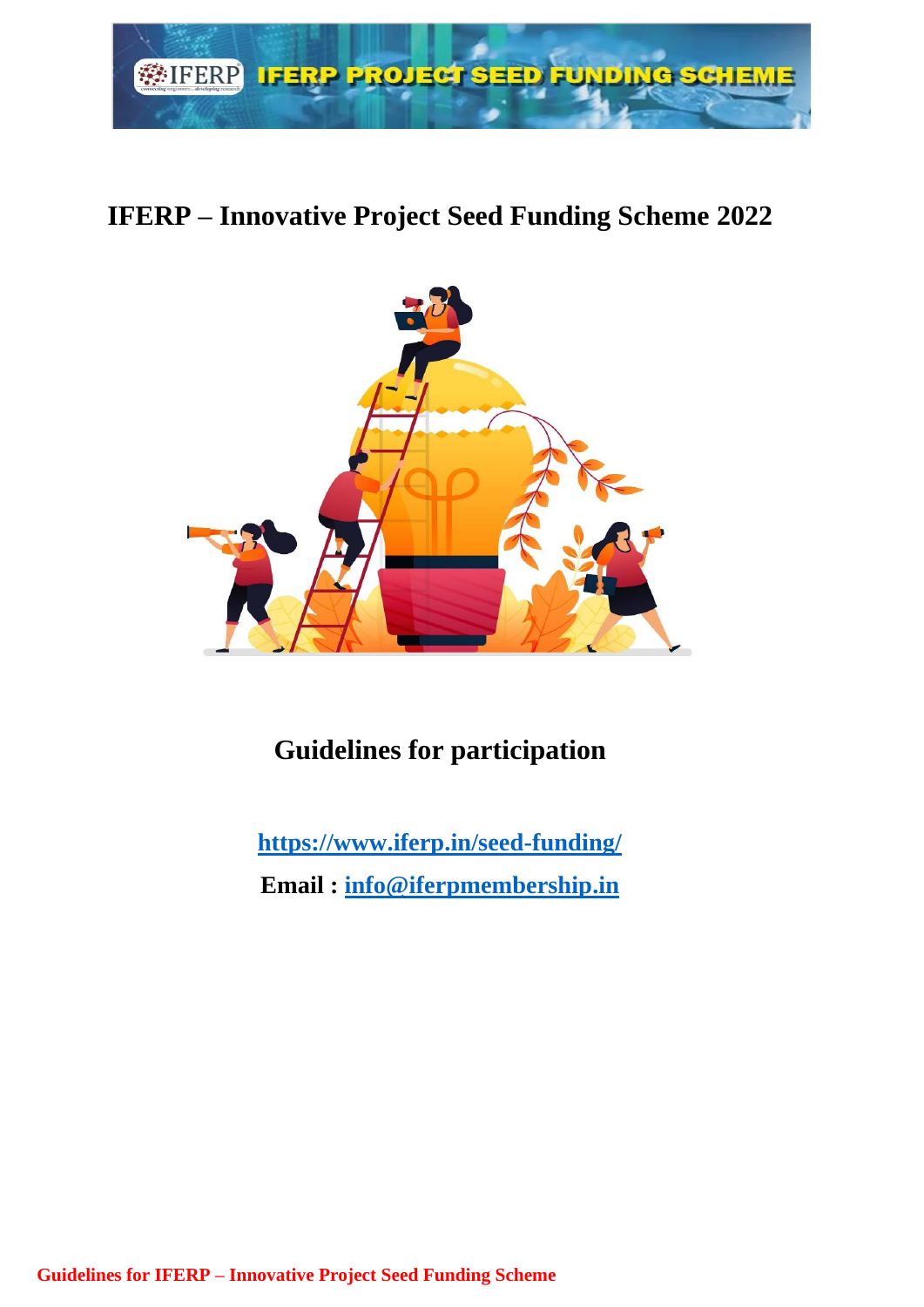

**Innovative Project Idea Submission**

**Innovate Your ideas with Funds To Shape your project**

# **About – IFERP Innovative Project Seed Funding Scheme**

IFERP provides an opportunity for the Students and Research Scholars to receive financial assistance for their innovative Projects for Proof of concept (POC), Prototype development, Product trials, Validation, Market entry, and Commercialization.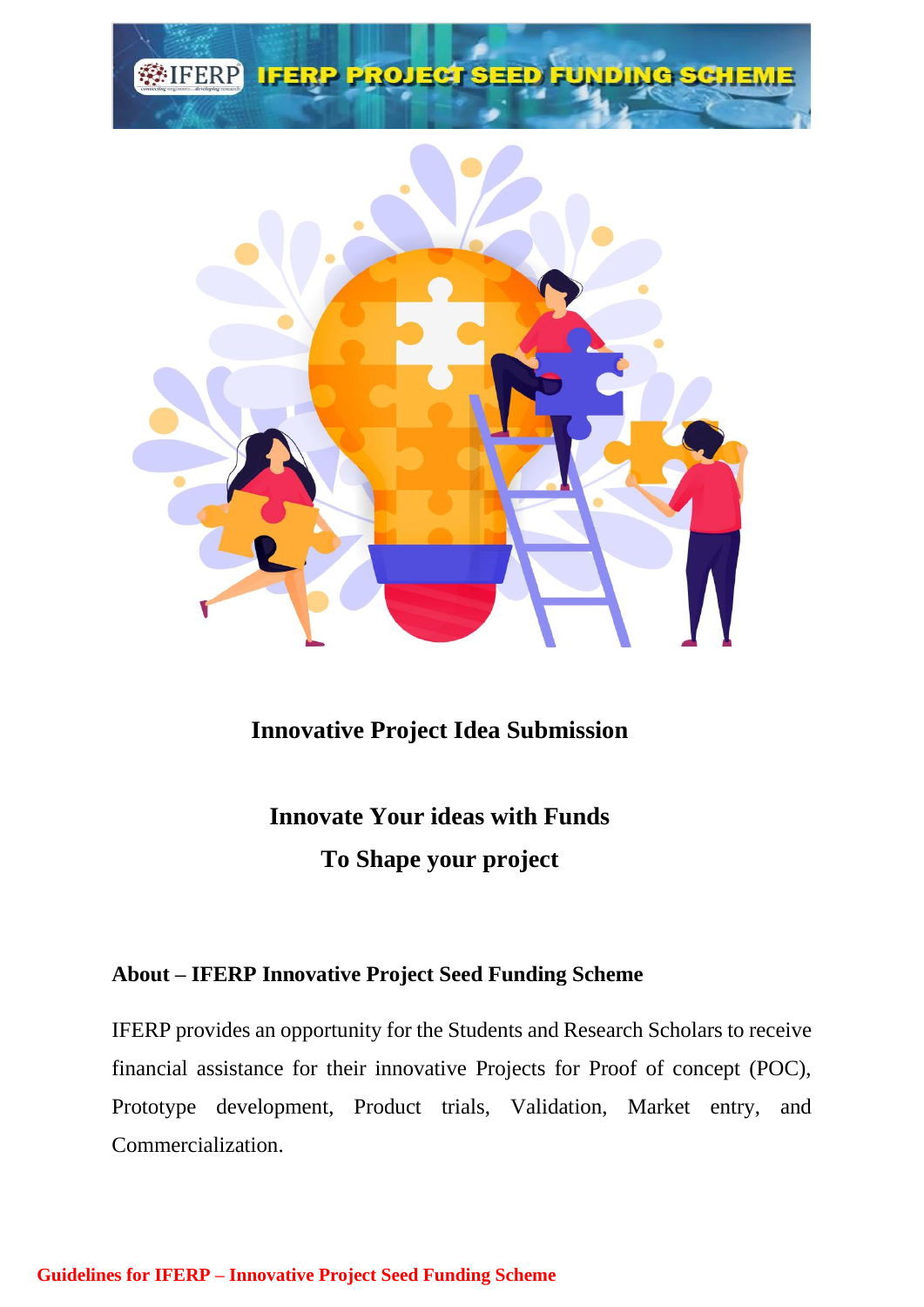

## **Background**

Students are the foundation of social change that India aspires for, and their efforts will lay the foundation for a New India, fill gaps in solutions required by the people, and help build the foundation for constructing the economic structure of a powerful India.

IFERP invites ideas from students and research scholars from across India as part of the "Innovative Project Seed Funding Scheme" for "Support for Entrepreneurial and Managerial Development Opportunities"

# **Guidelines for Participation**

IFERP provides financial assistance for the Innovative project ideas submitted by the students and research scholars,

- 1. Proof of concept
- 2. Prototype development
- 3. Product trials, validation
- 4. Market entry
- 5. Commercialization of their innovative project ideas.

# **Eligibility Criteria**

- Must be a student or research scholar in an accredited university.
- Project must get approved by the mentor/guide
- Must be an IFERP Member
- The project must have an innovative idea to develop a product or a service with a market fit, viable commercialization, and scope of scaling.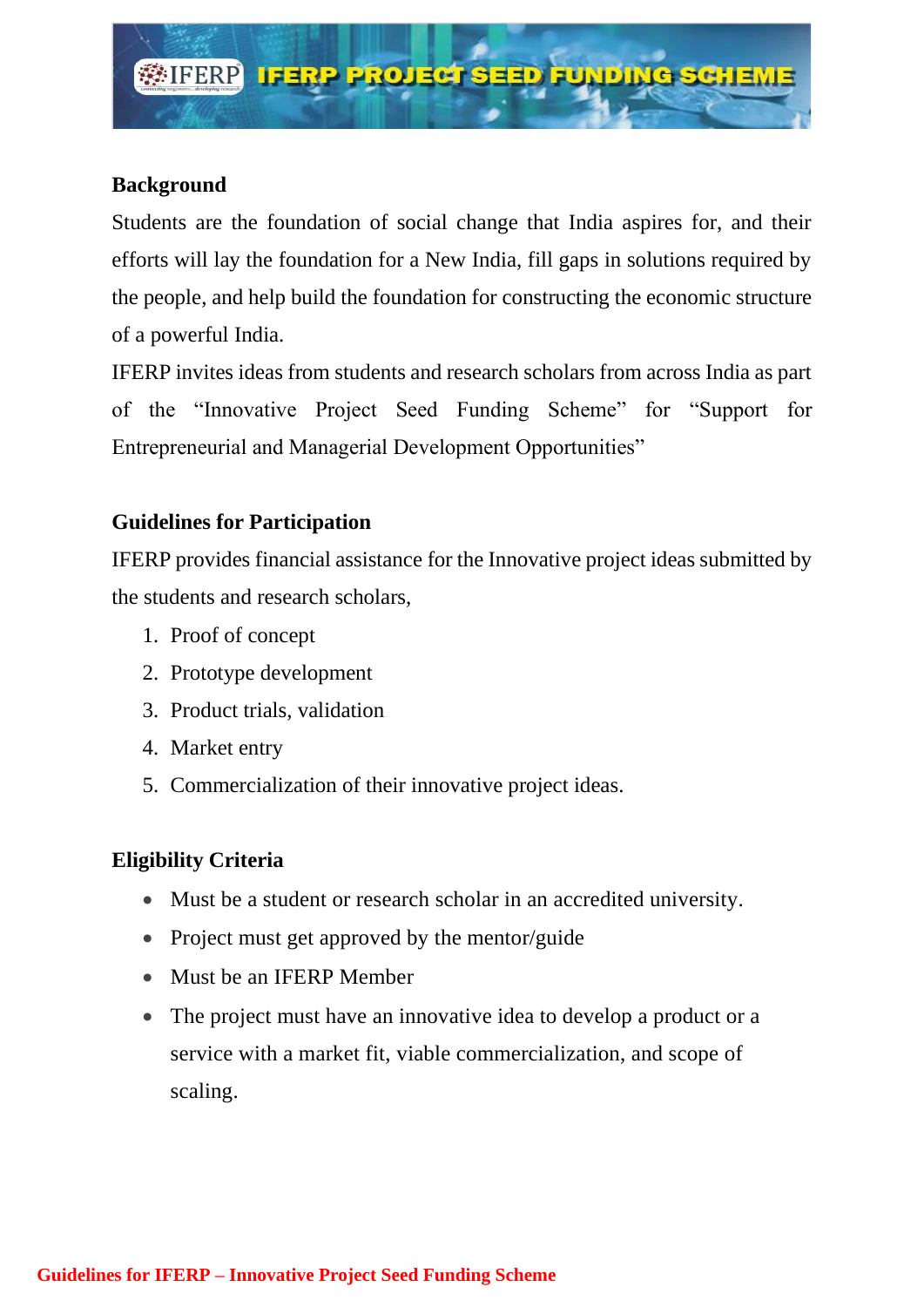

## **Features**

- Certificates to the selected applicants
- Upto INR 50,000 seed funding

## **Important Dates**

| <b>Call for Idea Submission</b>           | $25th$ April, 2022                                 |
|-------------------------------------------|----------------------------------------------------|
| <b>Last date of Idea Submission</b>       | $22nd$ May, 2022                                   |
| <b>Evaluation of Ideas</b>                | $23^{\rm rd}$ May, 2022 to $2^{\rm nd}$ June, 2022 |
| <b>Information to selected applicants</b> | 3rd June, 2022 to 07th June, 2022                  |
| <b>Virtual Presentation</b>               | $11^{th}$ & $12^{th}$ June, 2022                   |

#### **Evaluation Process Flow**

#### **Stage 1 : Idea Submission**

- Innovative Project ideas will be submitted by the applicants in the **[https://www.iferp.in/seed-funding/#](https://www.iferp.in/seed-funding/)** website by clicking apply now
- The last date for Idea submission will be  $22<sup>nd</sup>$  May, 2022.

## **Stage 2 : Evaluation by Scrutiny Committee**

- Ideas will be automatically sent to the Scrutiny Committee.
- The scrutiny committee is a pool of experts from different domains/areas of expertise in the field of science, engineering, and technology.
- From the scrutiny committee, based on the departments, the project ideas are evaluated by a minimum of 3 panel members and a maximum of 5 panel members.
- The ideas will be evaluated by the panel members between  $23<sup>rd</sup>$  May, 2022 to 02nd June, 2022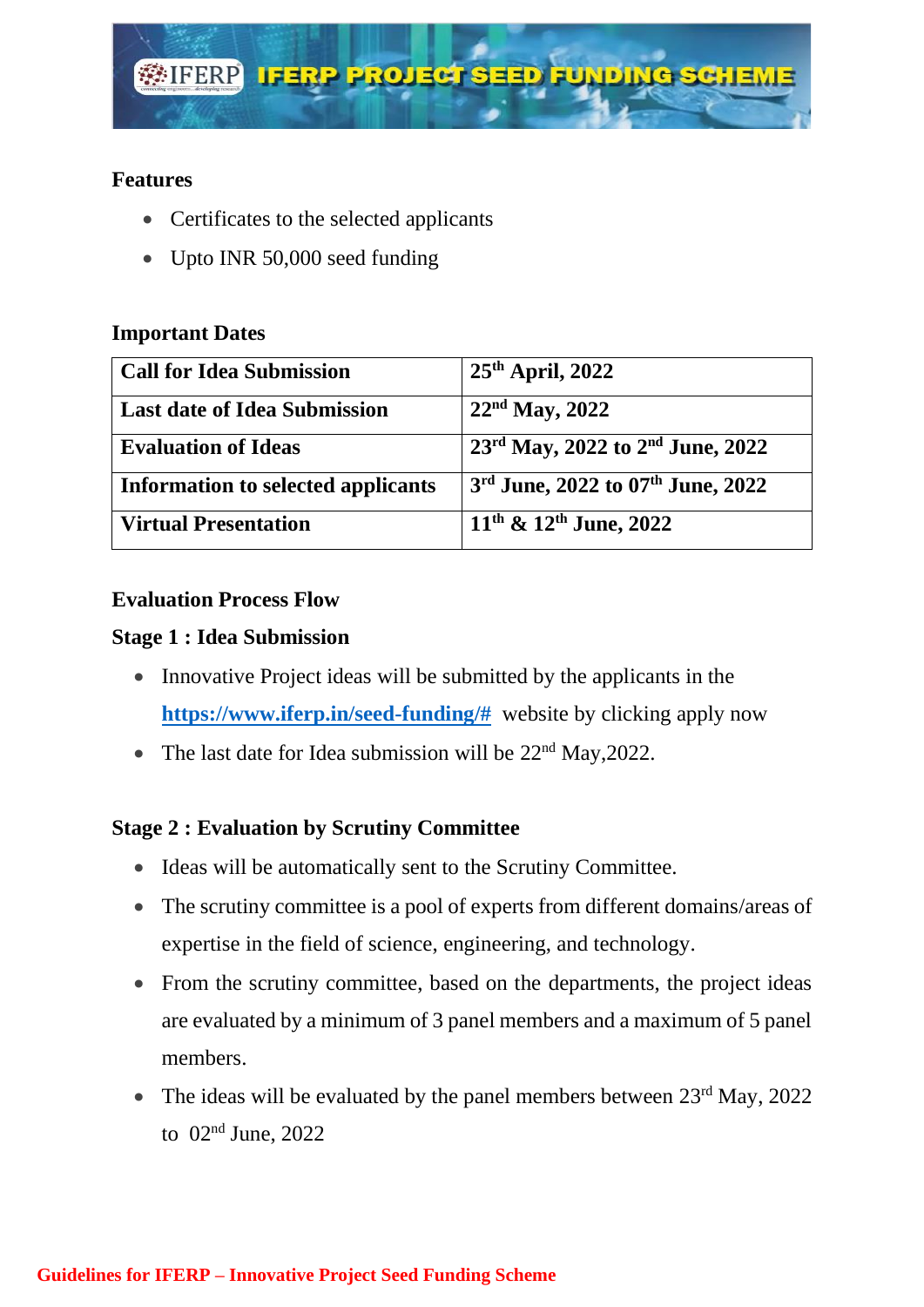

# **Stage 3 : Screening and shortlisting by Scrutiny Committee**

- Panel members will login in to the evaluation portal.
- Screen the application and shortlist
- Selected applicants will be called for Virtual presentation
- The selected applicants will be informed between  $03<sup>rd</sup>$  June, 2022 &  $07<sup>th</sup>$ June, 2022

# **Stage 4 : Virtual Presentation**

- The applicants need to present their project ideas Infront of the committee.
- The presentation will be carried out for two days,  $11<sup>th</sup> \& 12<sup>th</sup>$  June, 2022.

## **Step 5 : Final Selection by the committee**

• The final selection will be done based on the presentation

## **Mandate for ideas**

All ideas should include, among other things, the following basic types of Innovation Processes:

**Marketing & Branding:** Innovation in the customer experience.

**Ideation:** Product idea and concept-related innovation.

**Technology:** Product functionality-related innovation.

**Co-creation:** Innovation involving customer participation.

**Social Innovation:** Corporate culture-related innovation.

**Entrepreneurship:** Innovation associated with entrepreneurial thinking.

**Open Innovation:** Innovation that involves stakeholders.

**Business Model Innovation:** This is innovation that is related to the purpose and strategy.